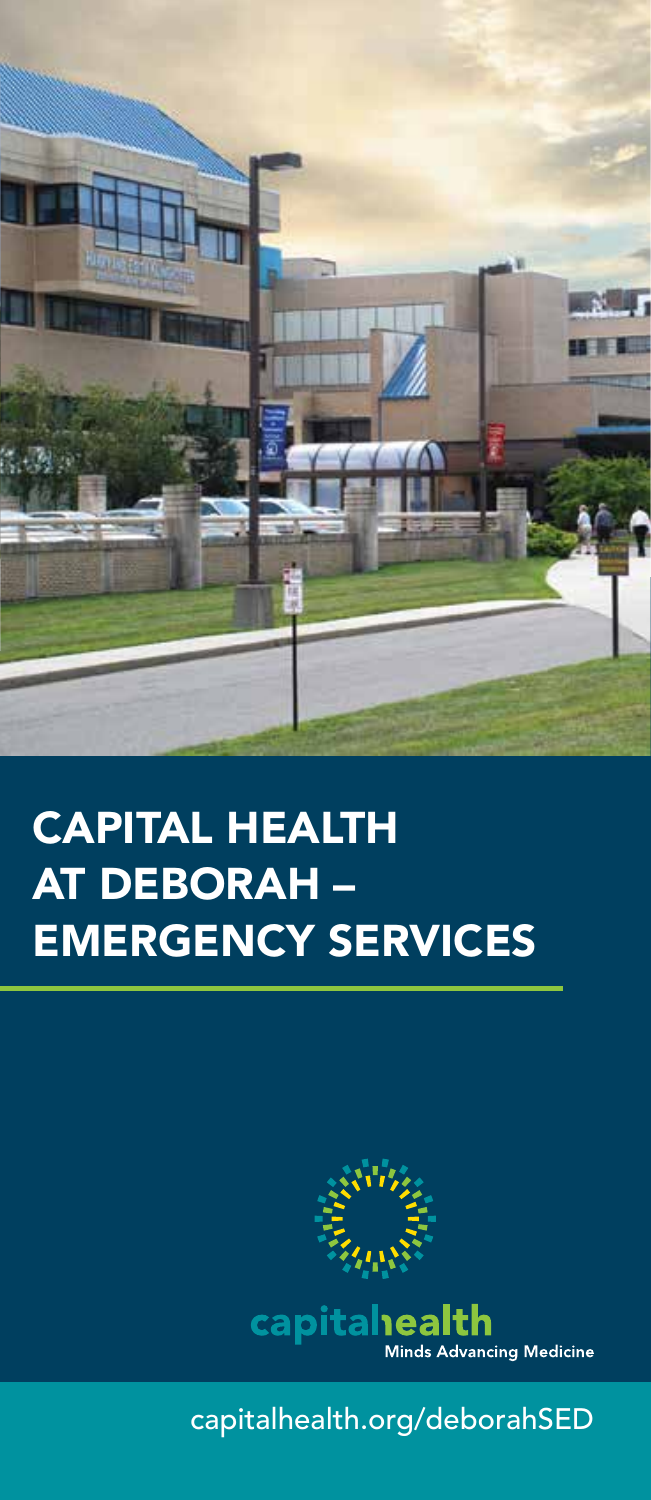

Thank you for choosing Capital Health at Deborah – Emergency Services for your healthcare needs. If you should have any questions for the staff at Capital Health at Deborah regarding the care you received that cannot be answered by your primary care physician or specialist, please call us at 609.735.2950. If you are experiencing a medical emergency, call 911 (do not call Capital Health at Deborah – Emergency Services).

Capital Health is proud to provide emergency services to residents throughout the greater Deborah region. Residents in this area will enjoy the benefits of a modern, cutting-edge emergency department that offers a wide range of amenities with seamless access to the medical services of Capital Health and Deborah if additional treatment is necessary.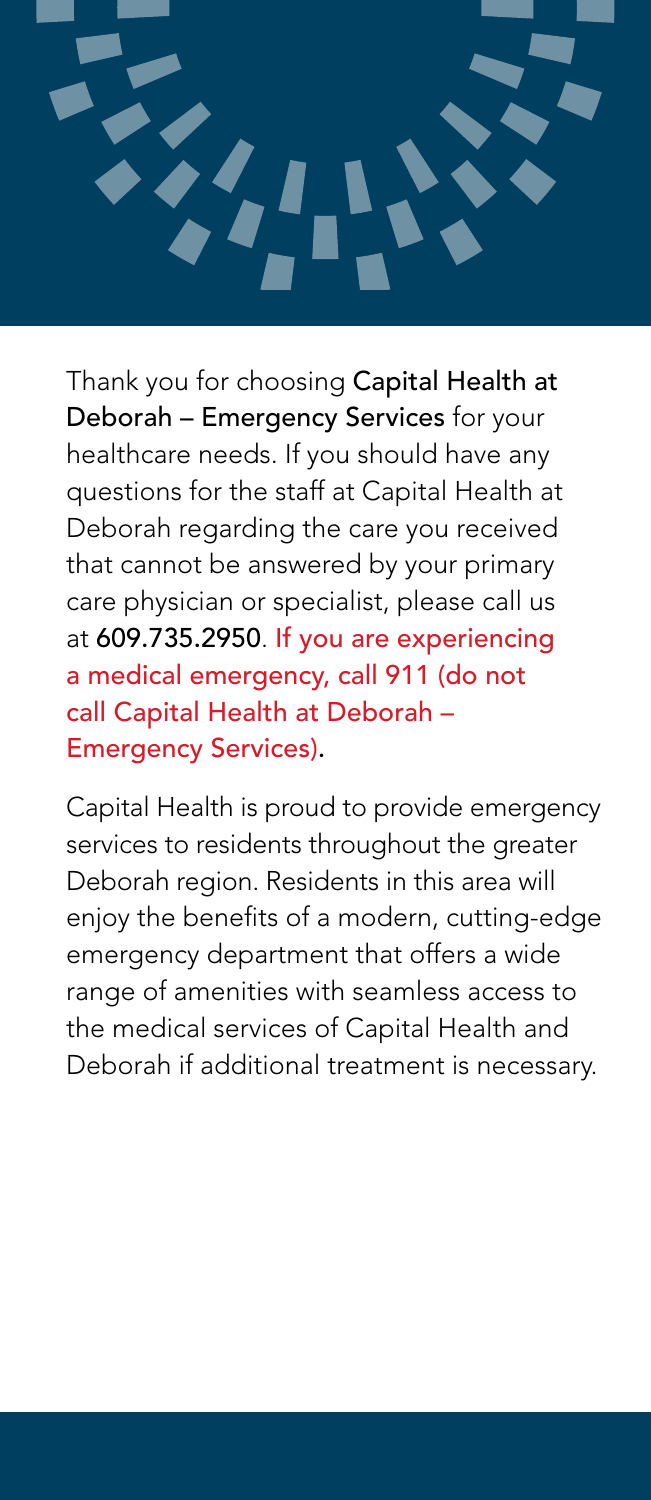## FINANCIAL POLICIES

Capital Health is committed to providing care to all patients, regardless of their insurance status or ability to pay. Under our financial assistance and charity care programs, you may be eligible to receive financial help that covers part or all of your hospital bill. If you do not qualify for either of these programs, Capital Health can offer prompt payment discounts and discounts for patients who have bills that are a significant financial burden to them.

All emergency room visits will result in a minimum of two bills, a hospital bill and a physician bill. Call 609.394.6023 or email businessoffice@capitalhealth.org if you have any questions regarding a bill for services provided at Capital Health at Deborah – Emergency Services (be sure to include your account number). Hours of operation for our Patient Accounts Department are Monday through Friday, 8 a.m. – 4:30 p.m. You can also find financial assistance information online at www.capitalhealth.org.

Envision Physician Services provide the physician services. Patient telephone inquiries regarding billing for Emergency Medical Associates CHS, LLC should be directed to 1.800.355.2470. Hours of operation are Monday through Friday, 9:30 a.m. – 4 p.m.